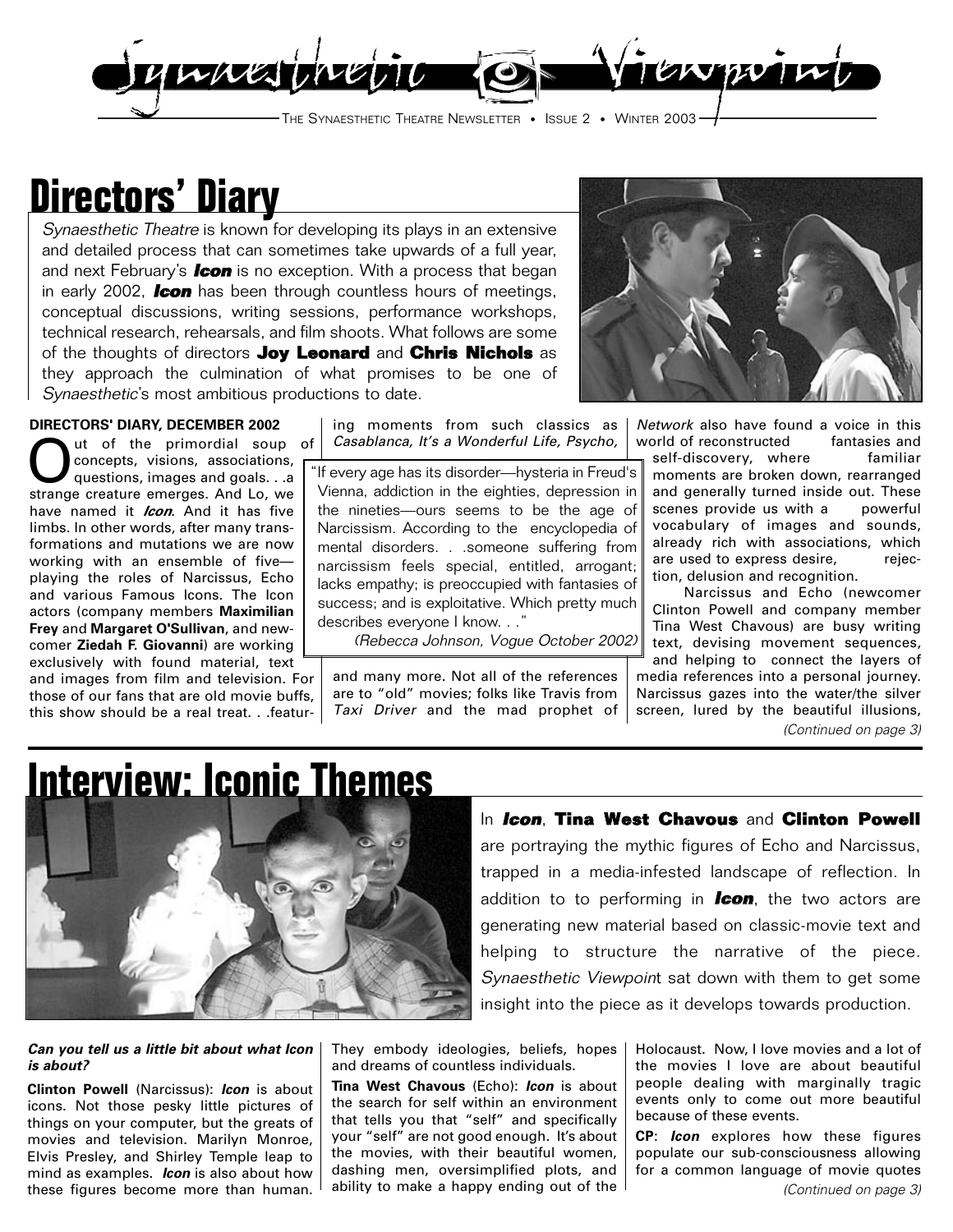## **Icon Benefit**

This summer, *Synaesthetic Theatre* hosted its annual benefit party at The West Side Tavern in New York City. Attendees were encouraged to dress as their favorite Icon and, happily, did not disappoint. Before long, our innocent fundraiser became a meeting ground for Marilyn Monroe, Sonny & Cher, Charlie Chaplin, Patti Smith, Denzel Washington, a pair of Norma Desmonds, a pair of Audrey Hepburns and many other popular figures from the past 100 years. Music was provided by Rench, who will also compose the original score for our upcoming production of **Icon**. There was also a raffle later in the evening where over 15 prizes were handed out to lucky guests and donors.



Ozzy Osborne (*James Ford*), Norma Desmond (*David* Crittenden), Betty Crocker (Margaret O'Sullivan), and the King of Siam (John DesRoches)



Michael Jackson (Ziedah F. Giovanni), Audrey Hepburn (Tina West Chavous), and Janis Joplin (Joy Leonard)



Mae West (*Paula A. Marchiel with brother, Adam*),<br>Andy Warhol (*Chrie Nis ), wither, Adam*), Andy Warhol (*Chris Nichols*),<br>Charlie Chesti and Charlie Chaplin (*Maximilian Frey*)



Norma Desmond (Claire Mullen), Marilyn Monroe (Beth Krafchik), Skyy Vodka Girl (*Margaret Trigg*) and Betty Crocker



Audrey Hepburn (Clinton Powell), Marylin Monroe, and the Virgin Mary (Aubrey Hardwick)

Synaesthetic Theatre would like to thank the following people and organizations for providing invaluable support and raffle prizes at our latest fundraiser: West Side Tavern, Battlestar, Penguin Putnam, Clive Barker, HarperCollinsChildren'sBooks, Cliff Shikler, Claire Mullen, Blueman Group Productions, Members of Synaesthetic Theatre, Tower Records, and United Artists Theaters.



## **www.i-con.tv**

og onto www.i-con.tv and check out Synaesthetic Theatre's newest website companion to our upcoming multimedia production Icon. This interactive flash experience was developed by director **Chris Nichols** and designer **David Crittenden**. Inside you will be able to navigate through a series of collages packed with hidden sound and video clips, games and footnotes about the stars that have helped to shape our modern media-space. All of the collages on the site were hand made by Crittenden using images from books, magazines, and old movie stills. They were then scanned into a computer by Nichols, who was responsible for animating the static artwork and filling it with interactivity. Pictures morph, sound clips from movies play, and dramatic interruptions surprise the user with striking scenes from classic films. New pages will be added regularly as we get closer to opening night of **Icon**, so check back often.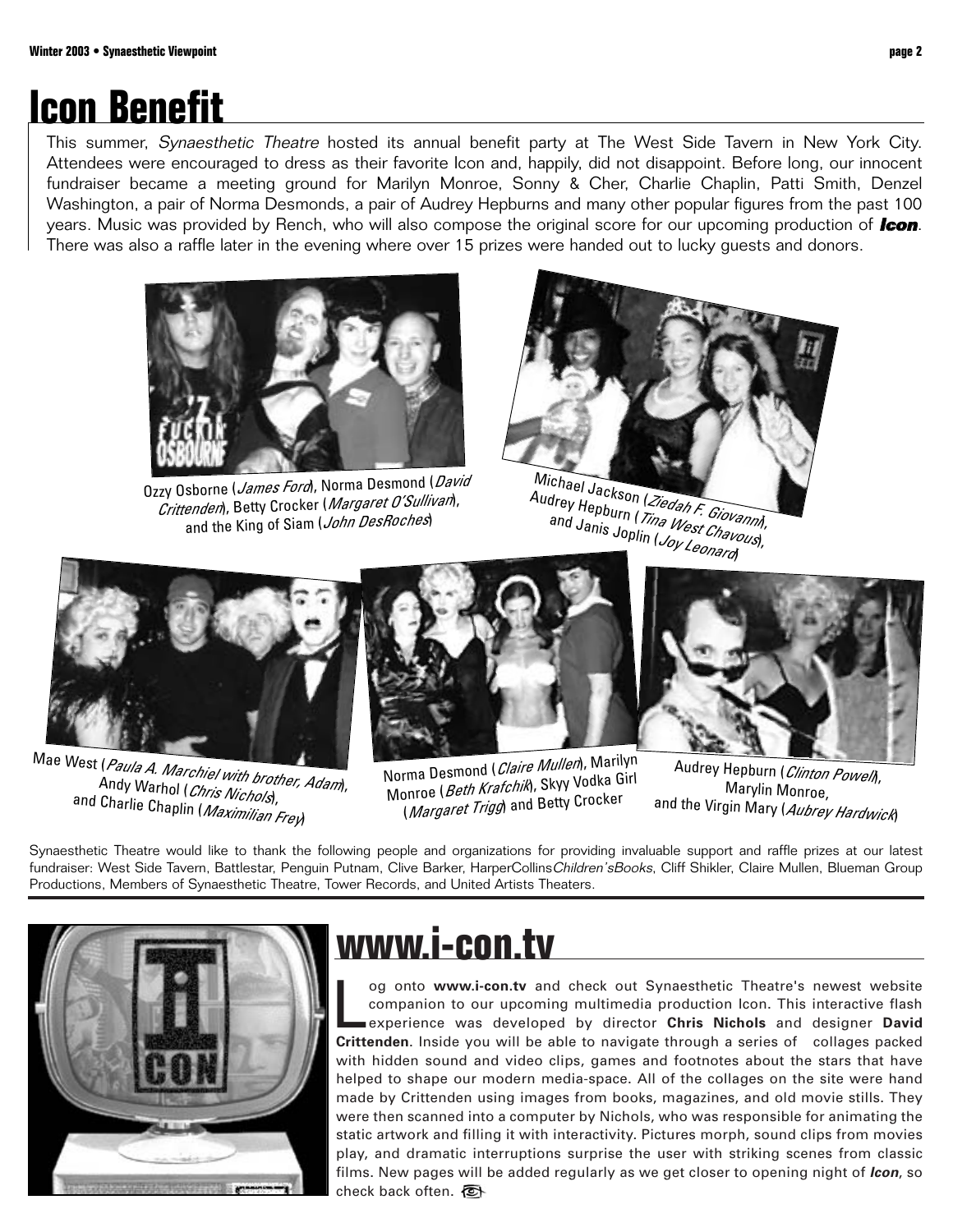# **Training Workshops**

As Synaesthetic Theatre continues to produce original work, our commitment to offering regular training workshops in experimental theater and performance techniques remains a central focus for the company. Our most recent workshop in the Viewpoints technique took place in October 2002. (Photos to the right)

In May of 2003 we will be offering **an Intensive Workshop with artists Steve Wangh (master-teacher and author of Acrobat of the Heart) and Wendell Beavers (master-teacher, Viewpoints)**.

Participants in this workshop will receive comprehensive training in techniques that utilize body, voice and emotion. We will begin accepting applications for this intensive workshop in March 2003.

If you are interested in attending this masterclass or in attending one of our Viewpoints Workshops you can learn more at **www.synaesthetic-theatre.com/workshops.**



### **Interview** continued from page 1

and gestures that even those that have not seen a particular movie will still know.

**TWC**: When I turn on the TV, when I'm online, when I'm walking down the street, commercials, pop-ups, billboard, advertisements of all kinds are talking to me. *Icon* is about what happens when you listen. And then it's about beginning to hear your own voice amidst all the other noise. And then it's about not recognizing your own voice and being scared of your own voice. I hope that it's about using your own voice.

### **How does the myth of Narcissus and Echo relate to the idea of Icon?**

**TWC:** [Early in the process] we began to think of the myth of Narcissus, who sits by a pond staring at a reflection he doesn't realize is his, longing for love. We thought that he brought with him a wonderful sense of stagnation and a complete lack of self-awareness.

**CP**: He is, perhaps, the first couch potato. Sitting and staring for hour after hour, day after day.

**TWC**: He's an advertiser's dream.

**CP**: Narcissus, in **Icon**, is a young man who can't escape from the media loop that he is stuck in. He sees himself in the many Icons that populate his world.

**TWC**: And Echo's the other side of this. I think of my character as the one who doesn't listen when told, "Pay no attention to the man behind the curtain." She is what will eventually prompt Narcissus to listen to his own voice.

#### **What is your relationship to mass media and how does that relate to the show?**

**TWC**: I feel like I'm a media-savvy kind of person. But then I'll watch the MTV awards and not recognize any of the performers or winners.

**CP**: One of my earliest thoughts that I remember actually having was when I was about three or four, and I realized that my life was not a television show. I remember being extremely excited and scared to know that what happened to me wasn't in a little box and that my problems may not be solved in half hour increments.

**TWC**: I feel like I know what's going on in the world, but there's a large part of mass media that I just don't care about. And I can't get past this. I can't look at an issue of Cosmo and believe what they have to tell me anymore. I'm not too short. I'm not ugly. I won't benefit from any of their "How to Please Your Man using only a can of hairspray and broccoli" articles. I guess that's my stance on mass media: I just don't believe.

#### **If you were to compare Icon to an old movie or TV Show, which one would it be and why?**

**CP**: Maybe a much darker version of Laugh-In.

**TWC**: **Icon** takes a look at the world of movies and TV in a way that jumps from one thing to another in a whirlwind sequence, sometimes referring back to earlier points in the show, much like Laugh-In. **CP**: The seeming randomness and "out-ofnowhereness" of Laugh-in that work to get a message.

**TWC**: Also, the focus on the catch phrase and quotes. Plus, I hope to have the opportunity to do some go-go dancing.

For more information about the show as it develops, please visit www.i-con.tv

**Diary** continued from page 1

trapped by his inability to embrace his beloved. Echo, his would-be lover and tormentor, is forced to compete for his attention in a rigged race of larger-than-life beauty.

This is shaping up to be a dreamier piece than we have done in awhile, perhaps since **ROT** in '99. A hypnotic soundscape and multiple live feeds contribute to the sensation of drifting in a sea of sound bytes, reflections and fragmented images. A sea in which our disassociated Everyman, a media junkie like so many of our generation, may well drown. Deconstructed scenes from films you thought you knew provide the interior language with which Narcissus will define himself, once and for all. So mark your calendars now, folks, and get ready to go a little mad at Rick's with Norma and Norman and all the gang. Are we talking to you? That's right, you and all those

wonderful people out there in the dark. . . join us for another amazing trip over the rainbow!

### **Icon**

February 20, 2003–March 15, 2003 Thursday–Saturday Milagro Theatre at CSV Cultural Center 107 Suffolk Street, New York City, NY www.i-con.tv